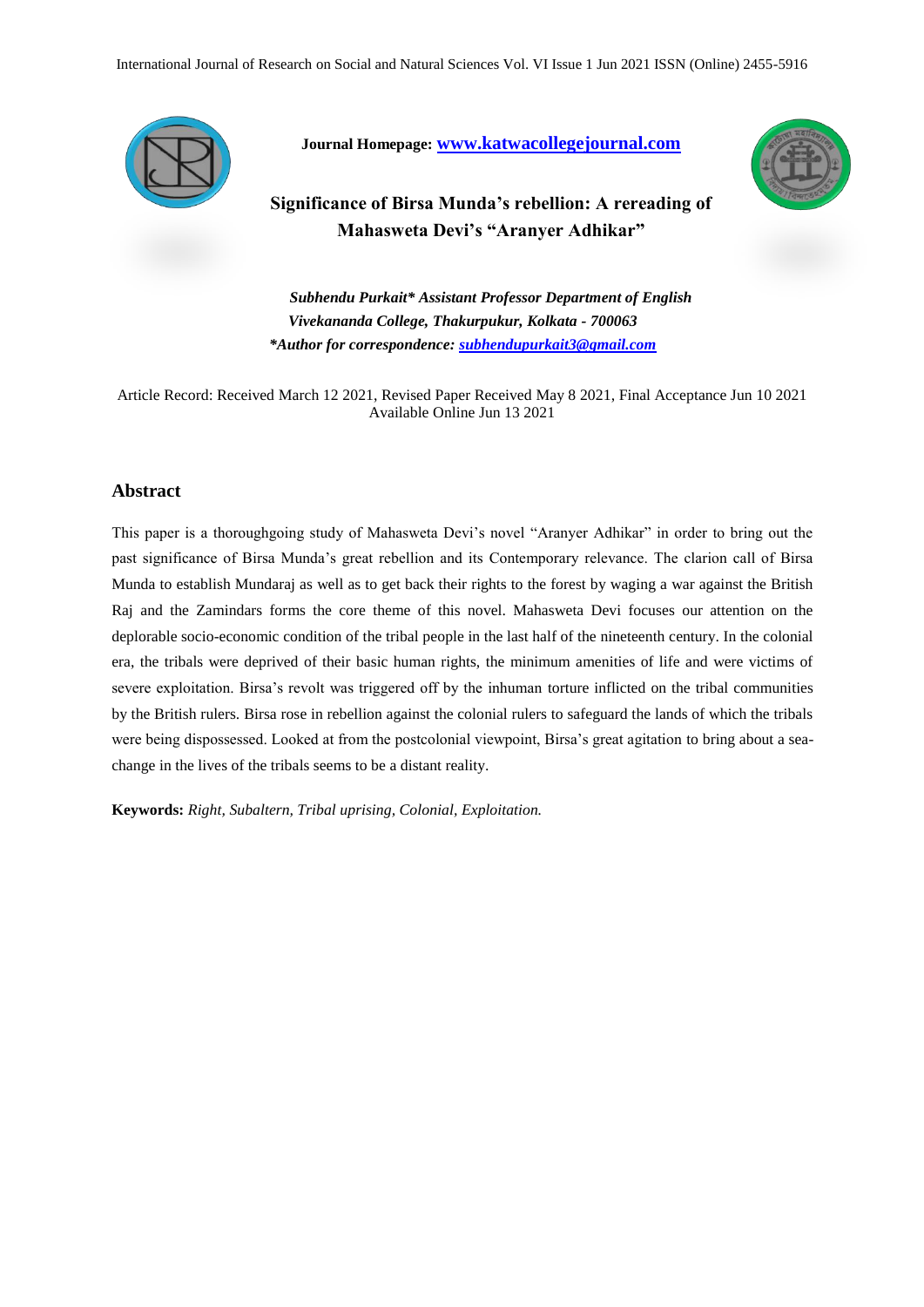# **1. Introduction**

We know full well that Mahasweta Devi was a renowned social activist and writer whose heart bled for the harrowing actualities of the tribals living in different parts of the country. Her famous novel entitled "Aranyer Adhikar" published in 1977 (Devi, 1977) is a glorious testimony to the tribal uprising which shook the very foundation of the British rule during the years 1895 - 1901. Birsa Munda was the spearhead of this rebellion. Mahasweta Devi's "Aranyer Adhikar" is by far the most remarkable novel which gives us a very touching account of the sad predicament of the Subaltern people of India. The tribal communities of our country largely depended on the forests for their subsistence and sustenance. Their existence was at stake as they were being displaced from and dispossessed of the forests which sustained them, nourished them and protected them like a mother.

In the novel "Aranyer Adhikar", Mahasweta Devi throws a flood of light on the tribal agitation which lasted from the mid - nineteenth century upto the end of the century. The reasons for this Munda uprising are not far to seek. Mahasweta Devi does not simply focus on the historical facts of this rebellion. Being a social activist-cum-novelist, she penetrates deep into the true nature and character of the Munda agitation under the leadership of Birsa Munda. In the novel, she shows us how the intrusion of feudal lords, Zamindars, Police, Labour-Contractors into the otherwise happy and peaceful lives of the tribals made them captive in their own lands. The land revenue system introduced by the British Government paved the way for the influx of a huge number of people who were not tribals or should we say, they were anti-tribals. The novel also highlights how colonialism and the feudal system in India went hand in hand to exploit the tribal people. Ranajit Guha is absolutely on the right track when he talks about this doubly articulated colonialism in India in his essay "Dominance without Hegemony: History and power in colonial india" (Guha & Chakravorty Spivak, 1988).

# **2. Objectives**

The objectives of the proposed study are as follows:

- a. The condition of the tribal communities in the colonial period as highlighted by Mahasweta Devi.
- b. Birsa Munda's rebellion to get back their rights of the forests as depicted in the novel "Aranyer Adhikar".
- c. The contemporary condition of the tribals.

## **3. Discussion**

It is significant to note that Mahasweta Devi in her novel "Aranyer Adhikar" gives us a vivid glimpse of the socio-economic condition of the Munda community through the recounting of the history of their community by Dhani Munda, an old veteran rebel (Sharma, 2019). Moreover, in her foreword to the novel, Devi herself points out that before colonialism the tribal people lived a very peaceful and happy life in close contact with nature. They had abundant freedom to roam about in the jungles. They were absolutely free from the evil clutches of the Zamindars, the Police and Land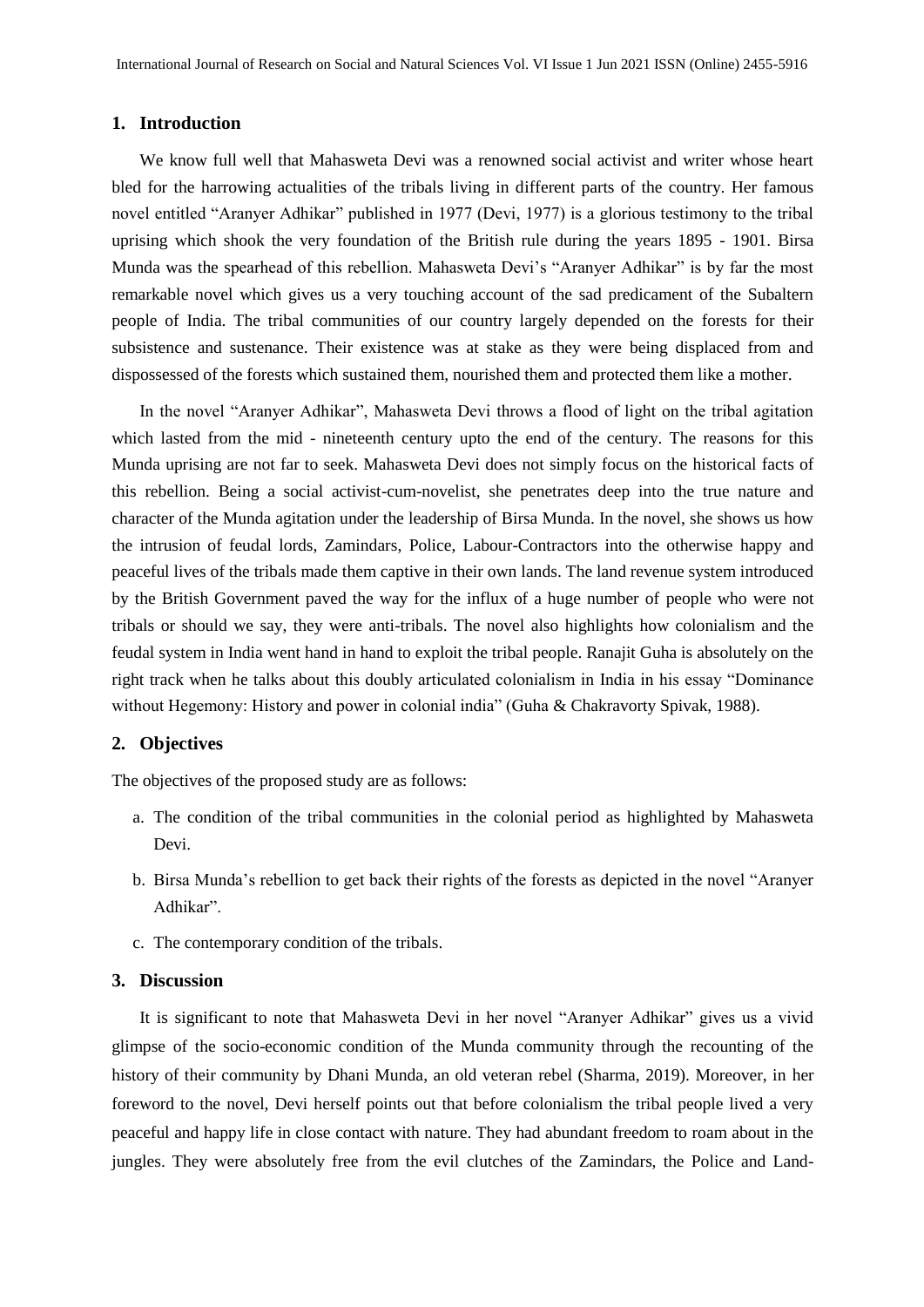Contractors – "They were happier then. They used to go to the forest for hunting. They made field for farming. They had their own god - Singbhonga" (Devi, 1977). But the old pristine happiness of the Munda community was lost because of the introduction of the British land revenue system. Their religious lives were also affected. The Christian missionaries and the Hindu religious gurus intruded into the lives of the tribal communities and started converting them to Christianity or Hinduism. The tribal communities were the worshippers of Mother Nature. They were as helpless as the forest, the trees which were being indiscriminately felled by the British Colonial rulers in conjunction with the indigenous elite of our country.

The avowed mission of Mahasweta Devi as a writer was to depict the severe exploitation of the helpless tribal people at the hands of colonial rulers and feudal landlords. The indiscriminate destruction of the forest leading to the displacement of the tribal communities and landing them in extreme social and economic crisis finds a vibrant expression in her novel "Aranyer Adhikar". The genesis of Birsa's rebellion can be traced back to the rebellion of Sarders against landlordism and harsh laws framed by the colonial rulers. Long before the emergence of Birsa as a rebel leader, the agitation of tribal Sarders for that land, for their rights to the forest went on for long years. The Colonial rulers put down their rebellion in a brutal way. But the tribal Sarders did not give up their fight to get back their land.

When Birsa was born to Sugana Munda and Karmi Munda, his father was suffering from extreme poverty, having lost his land to money-lenders. As a small child, Birsa found his father trying hard to subsist somehow. In the prime of his life he developed a strong love for the forest through which he used to wander aimlessly. He felt a never-failing kinship with the forest. In the afternoon whenever he would go to the forest to fetch fresh water from the waterfall there, the pale face of his mother Karmi flashed before his eyes. The forest mother seemed to cry to him and tell him that she was being divested of her resources. Her cries would ring in his ear. Birsa felt instinctively for the forest and realized that the forest must be saved from this onslaught. From his early years Birsa happened to realise the helplessness of the tribal people due to the anti-tribal land laws of the British rulers. The exploitation of the hapless tribal communities, their financial hardships, their displacement from their own lands found a responsive chord in the heart of Birsa.

From his early childhood Birsa came to realize that he must study in order to learn the language of the colonial rulers as well as to save tribal lands and houses from the oppressive British rulers and feudal lords. But as a small boy he could not know that there were a lot of obstacles to the fulfilment of his dream of receiving education. However, he was so eager to read and write that he was admitted to the German Mission School at Burjur to receive primary education. His life at the Burjur German Mission was completely different from his tribal life. After completing his lower primary education successfully, Birsa went to Chaibasa Mission for further studies. There he came in contact with Amulya whom he told that he wanted to get back the land of his father from the money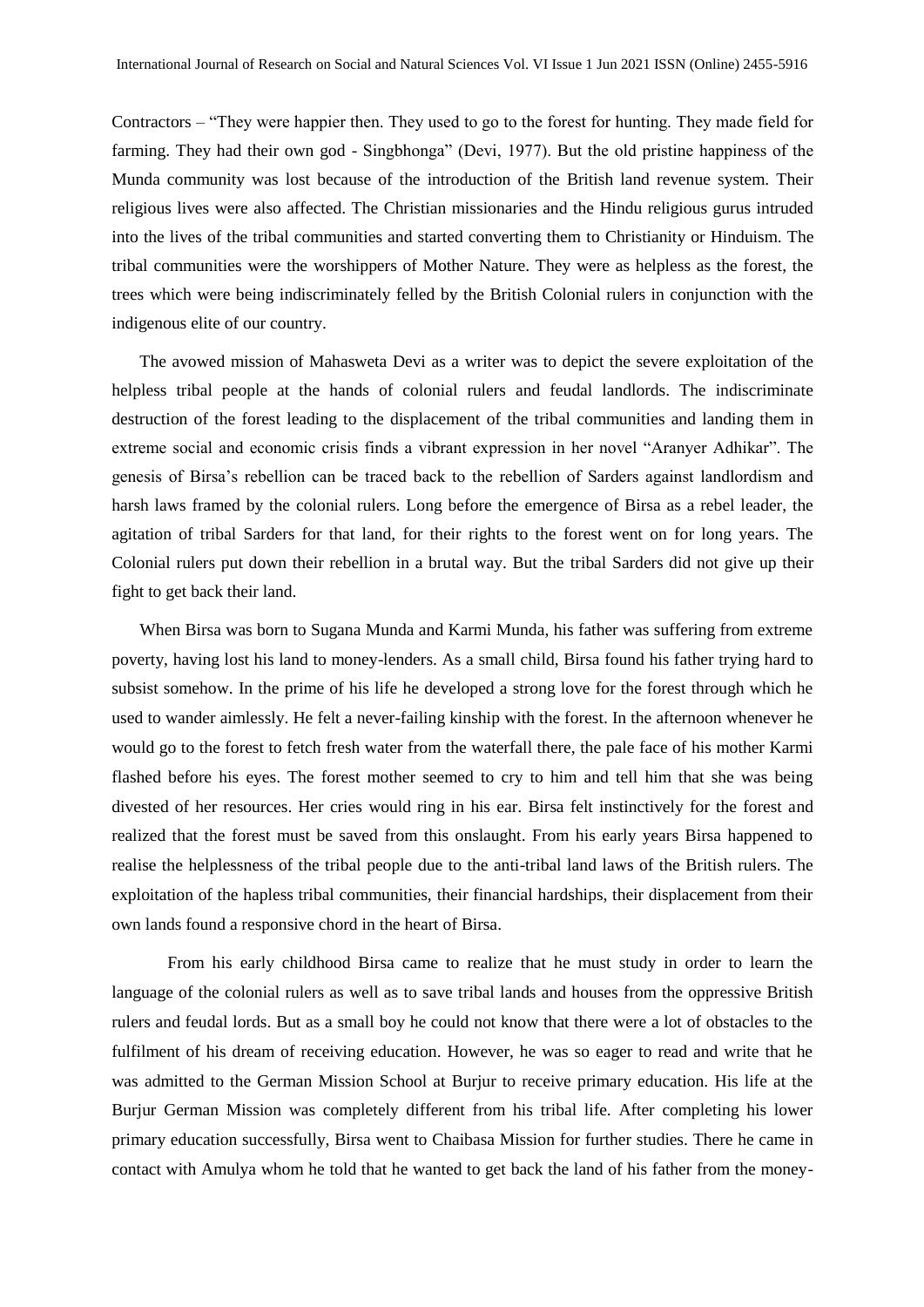lenders. In the meantime the tribal Sarders started their agitation against the British rulers, the Zaminders and money lenders to retrieve their lands. Birsa was sad to know that the British Govt. arrested them, suppressed their agitation and tortured them ruthlessly.

Dhani Munda implored Birsa to leave the Mission by saying that the white men regard the Mundas as naked, barbarians and dacoits. This gave Birsa a rude shock. He believed that the Missionaries in conjunction with the Colonial rulers did not want the Mundas to get back their rights to the forest. He was greatly shocked to hear Father Notrit say that the Munda Sarders were all robbers, plunderers and cheats. This hatred of father Notrit for the Munda Sarders, who were fighting hard for their rightful demands of the land, led Birsa to give up education, leave the Chaibasa Mission and stand by the Munda Sarders for their agitation against the colonial rulers.

The social, political and economic exploitation of the Munda Community made Birsa a rebel a rebel with a cause. He rose in rebellion against the colonial rulers with the aim of securing Mundaraj and complete independence for the tribal people. To the oppressed and depressed Munda Community Birsa appeared to be a living God. They began to believe that Birsa would be able to free them from the shackles of years of inhuman humiliation and oppression. Birsa gave a clarion call for all the Mundas to stand united and launched a rebellion, a great tumult which he called 'Ulgulan' (Devi, 1977). Like a true leader, Birsa held meetings with the fellow Mundas, convinced them of their respective roles to achieve the goal of Mundaraj and succeeded in uniting them and making them believe in their abilities to fight against those Colonial rulers, Zaminders and money-lenders who were their real enemies. The Mundas all over the Ranchi region believed that Birsa was their 'dharti-aba' (Devi, 1977).

Birsa Munda's all out agitation against the exploitation and plunder of the forests by the tyrannical Colonial British rulers took on a definite shape and a positive colour towards the end of 1899. He apprised the Mundas of the two stages of his ulgulan. In the first place, he wanted to frighten the oppressors by setting fire to their establishments and by shooting arrows. He planned to launch an armed rebellion as the last resort. The whole Munda Community having been victims of injustice and oppression responded whole heartedly to the battle cry of Birsa, their 'Bagvan' (Devi, 1977). Remarkably enough, the unfed, half-fed and almost unarmed Munda Community gathered courage and was ready to fight against the most powerful British rulers. The plight of the Mundas filled Birsa's mind with agony. The Mundas subsisted on their only food – 'ghato' which was the gruel made of china grass (Sharma, 2019). Rice was only a dream to them. Birsa wanted rice for all Mundas. He sought to establish the rights of the Mundas to the resources of the forests. For the survival of his community he had no alternative but to stand up to the blood-sucking colonial rulers and feudal landlords. Ultimately, the rebellion was crushed by the Government forces. Birsa along with a large number of Mundas was arrested and put into the gaol. In the prison-house they were subjected to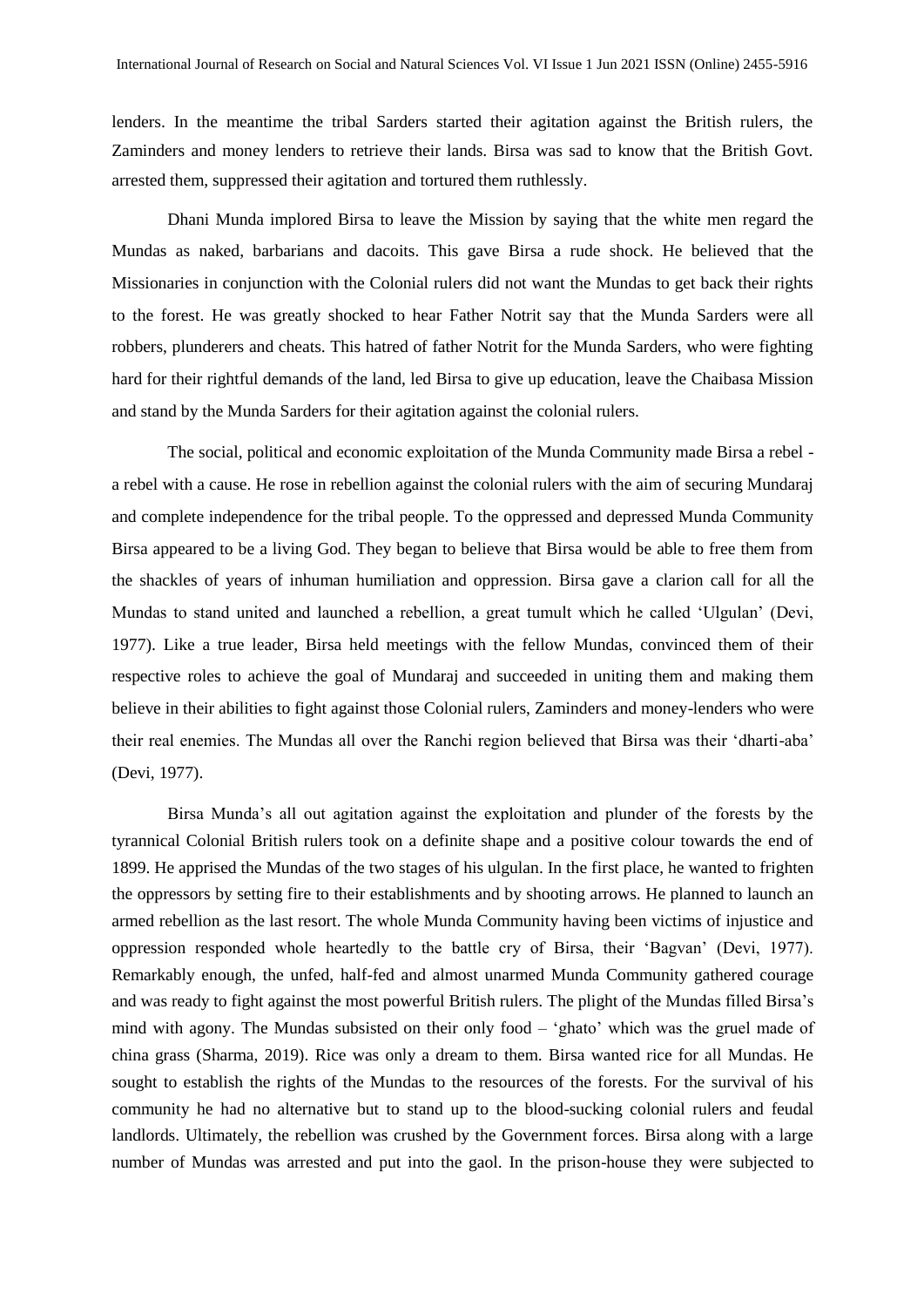inhuman torture. Birsa was broken both in body and mind. He realized the excruciating misery of Dhani Munda, Bharmi, Gaya, Soma, Donka, Majhia and all other Mundas who were kept confined in the dark chamber of the prison. He might be captured, tortured and ill-treated in the jail. He still retained his indomitable spirit and cried out to the fellow Mundas in the jail to keep up their spirits and fight against the exploiters to get back their homes, *i.e.* the forests, for them.

It was, however, unfortunate that Birsa Munda's death by poison in his food was a sheer conspiracy on the part of the jail Superintendent Anderson. Birsa died in the prime of his life. The Superintendent Anderson instructed the jailor to write the blatant lie that Birsa Munda died of cholera in the jail. To the whole Munda community, Birsa was a living God, a great fighter, their emancipator. The British bureaucracy was afraid of Birsa so long as he was alive. Birsa was a tremendous force in mobilising the tribal people to fight for their basic human rights. By putting Birsa to death the British rulers wanted to crush the rebellion once for all. They also attempted to demolish the divine stature of Birsa, fondly nurtured by the tribal people in their hearts. This precisely explains why immediately after his death, the jail Superintendent Anderson ordered for the cremation of Birsa's body, flouting the Munda tradition of burying the body after death. The jail sweeper was entrusted with the task of burning the body of Birsa. But the Mundas believed that "Ulgulan has no end. Bagvan has no death." (Devi, 1977). Birsa and the other Mundas who were imprisoned and meted out physical and mental torture were the pathetic victims of the deliberate miscarriage of justice. Barrister Jacob was correct in pointing out that Birsa might be done to death but his ideas continued to burn bright in the minds of Mundas.

Rightly did Mahasweta Devi remark in the foreword to her novel "Aranyer Adhikar" that Birsa was a modern man, a Renaissance man in the sense that he was far ahead of his time in his thoughts. A modern man educated and enlightened in Christian Schools that Birsa was, he endeavoured to extricate the Mundas from their age-old superstition. He sought to build up a brave new world for the Munda community - a world completely free from the perpetual exploitation and inhuman rule of the British Government aided and abetted by the Zaminders, money-lenders and feudal landlords. He wanted all the Mundas to retain their simplicity, sense of morality and equality. For the tribal people, Birsa dreamt of a new religion, the crowning glory of which must be humanism.

It would be wrong to think that the novel "Aranyer Adhikar" does only focus on the historical colonial perspective of Birsa Munda's relentless agitation against the British rulers. In the novel we find Birsa Munda as a hero of the so-called third world colonial countries. The beginning and end of the novel highlight Birsa's death. The last part of the novel, where we find Amulya, Birsa's classmate, musing upon the lies, the injustice indulged in by the British Government, is really very significant. With an agonised heart Amulya realized that he could not stand by Birsa in his fight against the colonial rulers. The 'historicity of the text and the textuality of history' (Barry, 2010) lie crystallized in Amulya's realization that ulgulan has no end and Birsa cannot die. The tribal people would continue to fight for their basic human rights as well as for their rights to the forest.